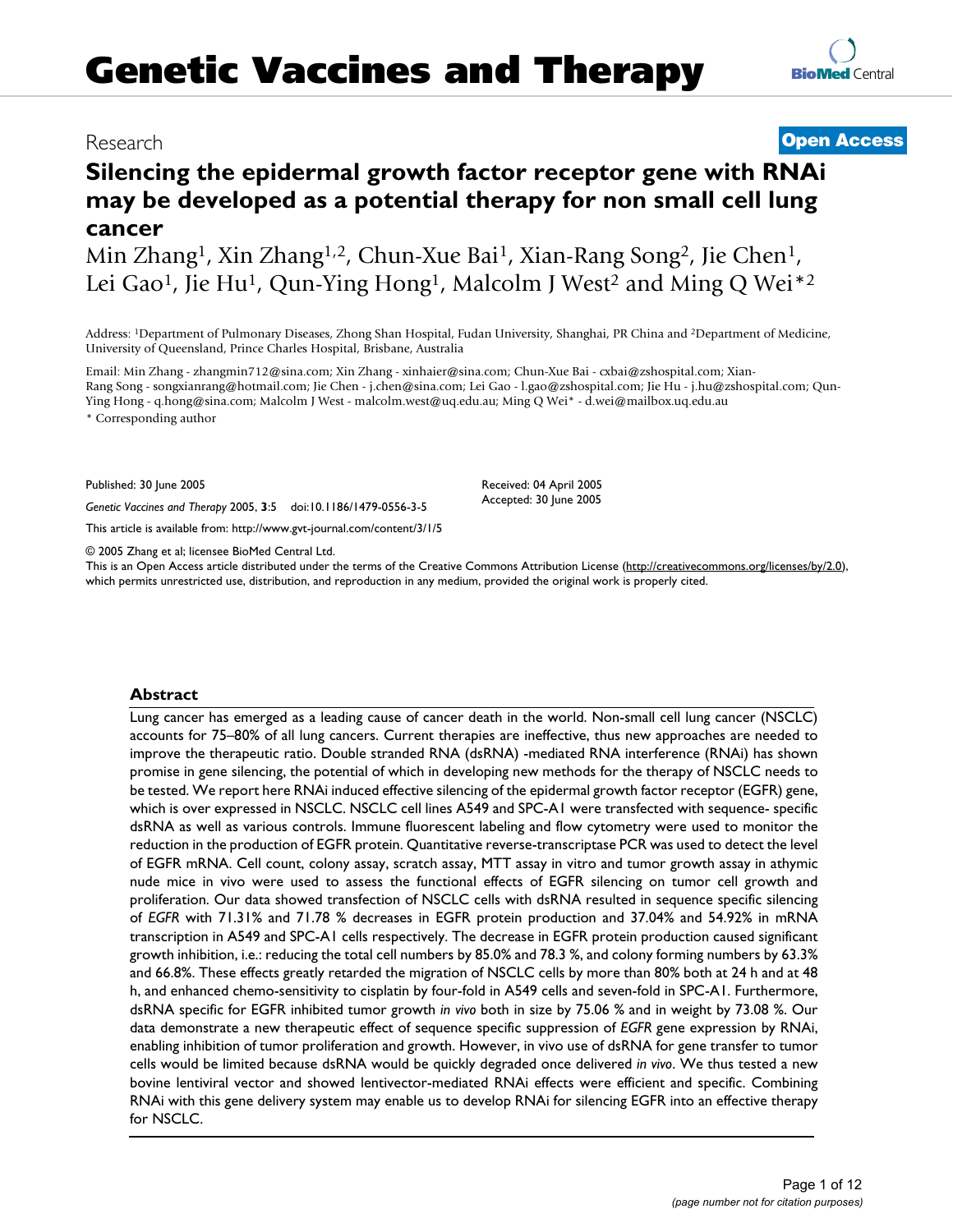## **Background**

Lung cancer is a leading cause of cancer death in Australia and the world [1,2]. There are two types of lung cancers, non small cell (NSCLC) and small cell (SCLC). NSCLC accounts for 75–80% of all lung cancers. Overall, NSCLC has a low five-year survival rate of only 8–14%. Furthermore, approximately 75% of all NSCLC patients present with advanced cancers [3]. The goals to manage this group of patients are no longer curative, but instead, palliative, to prolong the survival time through palliation chemotherapy or best supportive care [4]. The median survival of a patient with advanced or metastasis NSCLC is approximately six to eight months [4,5]. Clearly, the future of therapy depends on the development of new 'target agents' that explore methods of inhibiting tumor growth, or sensitizing tumors to chemotherapy or radiation to add to current unsatisfactory therapeutic armament.

Gene therapy is one such strategy being considered. Several genes have been explored, including tumour necrosis factor [6], P53 tumour suppresser gene [7], Herpes Simplex Virus Type-1 (HSV-1) thymidine kinase (TK), and bacterial cytosine deaminase (CD) gene [8]. These approaches generally tried to deliver the gene(s) to cancer cells, and hoped that the transgene would be translated into a protein to provide a therapeutic effect. However, clinical trials have shown that the therapeutic outcome was severely limited by the poor efficiency of current gene transfer vector systems, inadequate weak promoters to drive transgene expression. Therefore, so far, only three cancer gene therapy protocols had reached phase III trials before being terminated.

Epidermal growth factor receptor (EGFR) is a glycoprotein with a molecular weight of 170,000 to 180,000. It is an intrinsic tyrosine-specific protein kinase, which is stimulated upon epidermal growth factor (EGF) binding. The known downstream effectors of EGFR include PI3-K, RAS-RAF-MAPK P44/P42, and protein kinase C signaling pathways. EGFR signaling involved in cell growth, angiogenesis, DNA repair, and autocrine growth regulation in NSCLC as well as in a wide spectrum of human cancer cells [9]. Thus, it has recently emerged as an innovative target for the development of new cancer therapy, particularly for NSCLC [10].

Recently, a monoclonal antibody against EGFR called cetuximab has been developed. It has shown excellent clinical effects for the treatment of lung and head and neck cancer in a clinical trial in humans [11,12]. Other small chemical inhibitors, such as ZD-1839 have also been developed and demonstrated anti-tumor effects in *in vitro* and *in vivo* [13]. However, clinical use of ZD-1839 in humans has not been very successful. Although long term evaluation of the drug is still needed, ZD-1839, as a monoclonal antibody drug (in a protein form), and as with any other drug therapies, was disappointing, demonstrating the need for the development of new and effective technologies [14].

Other novel products based on short DNA and RNA are also currently being developed. These include LY900003 (Affinitac™), OST-774 (Tarceva™), and trastuzumab (Herceptin). LY900003 is an antisense oligonucleotide, known to modify gene expression by interacting with the mRNA involved in the production of disease-specific proteins [15]. However, antisense therapeutics have shortcomings in specificity and consistency.

RNA interference (RNAi) is an evolutionarily conserved process in which recognition of double-stranded RNA (dsRNA) ultimately leads to posttranscriptional suppression of gene expression. This suppression is mediated by short double stranded RNA (dsRNA), also called small interfering RNA (siRNA), which induces specific degradation of mRNA through complementary base pairing. In several model systems, ie.: mostly lower order animals, this natural response has been developed into a powerful tool for the investigation of gene function [16,17]. More recently it was discovered that introducing synthetic 21 nucleotide dsRNA duplexes into mammalian cells could efficiently silence gene expression. Although the precise mechanism is still unclear, RNAi offers a new way to inactivate genes of interest. When compared with traditional antisense knockout technologies, it provides a potential new approach for modulation of oncogenic gene function in cancer cells [18]. In this study, we investigated the possibility whether RNAi could silence EGFR gene in commonly used NSCLC cancer cell lines, A549 and SPC-A1. We also assessed the degree of EGFR gene silencing and its functional outcome in terms of effects on cell proliferation and growth inhibition in vitro and in vivo. Our results suggest that RNAi-mediated silencing of EGFR may provide an opportunity to develop a new treatment strategy for NSCLC.

#### **Materials and methods** *Cell lines and cell culture*

A549 and SPC-A1 are well-characterized human NSCLC cell lines, obtained from the Chinese cell collection facility (Shenergy Biocolor Biological Science & Technology Company, Shanghai, China). Cells were routinely grown in Dulbecco's Modified Eagle's Medium (DMEM, Gibco, USA) supplemented with 10% fetal bovine serum (HyClone, USA) in a humidified atmosphere of 5%  $CO<sub>2</sub>$ at 37°C.

### *dsRNA preparation*

siRNAs corresponding to EGFR mRNA with dTdT on 3' overhangs were designed and chemically synthesized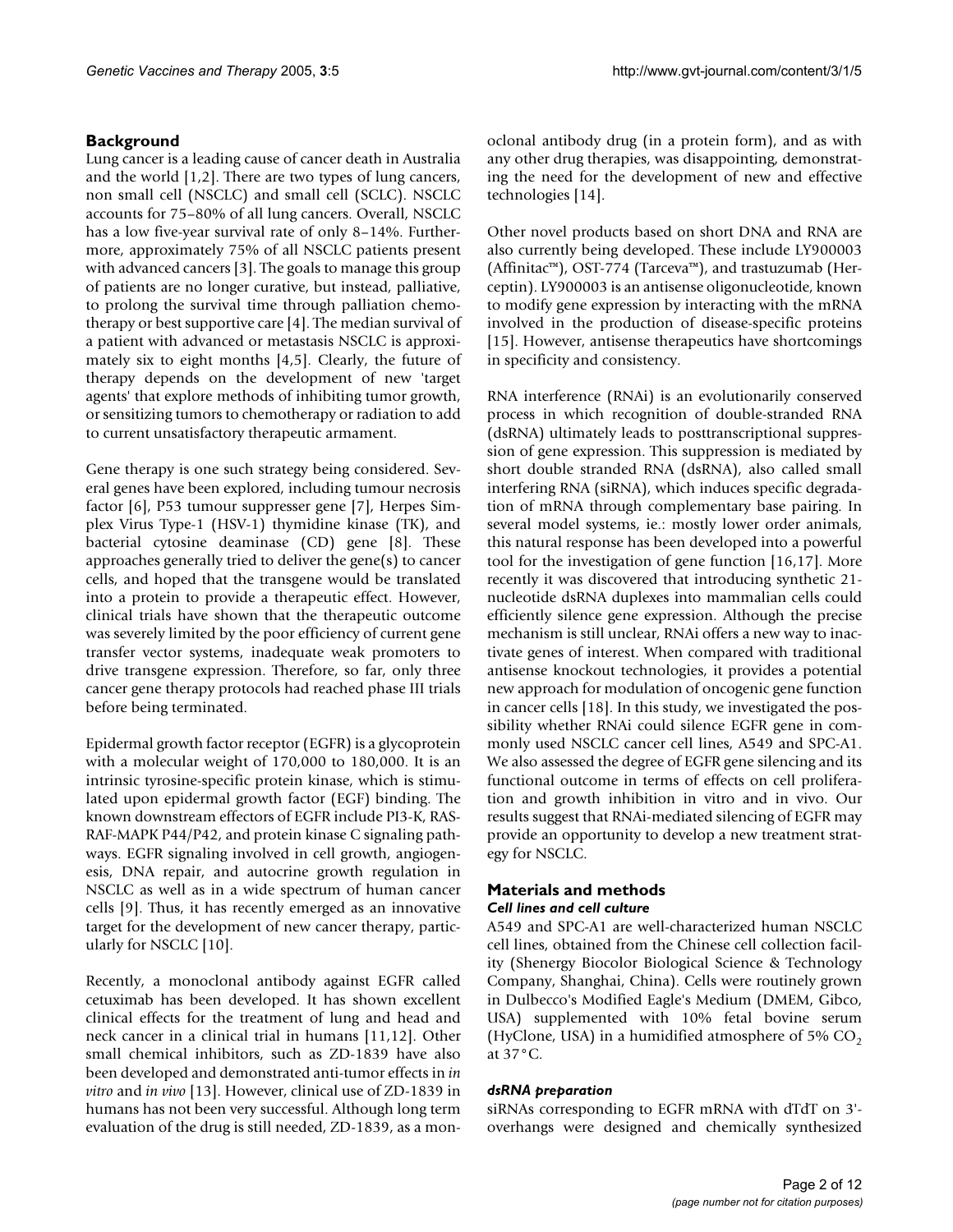according to the recommendation of the manufacturer (Dharmacon Research, USA) [19]. The following sequences were successfully made: siRNA-EGFR sense 5'- GGAGCUGCCCAUGAGAAAUdTdT-3' and antisense 5'- AUUUCUCAUG GGCAGCUCCdTdT-3'. The unrelated nonspecific dsRNAs as control were designed as following: sense 5'-GAACUUCAGGGUCAGCUUG CCdTdT-3' and antisense 5'-GGCAAGCUGACCCUGAAGUUCdTdT-3'. Single strand sense and antisense sequences were annealed into dsRNA following the manufacturer's instructions. The annealed dsRNAs were confirmed on a 15% PAGE gel electrophoresis.

#### *In vitro transfection*

Transfection of dsRNA was performed with commercial reagent, Lipofectamine 2000 (Invitrogen, USA) in 6-well plates following manufacturer's instructions. Briefly, the day before transfection, confluent layers of cells were trypsinized, counted and resuspended. Suspension of 1 × 105 of cells was plated into each well of the 6-well plates, so that they could become about 70% confluence next day at the time of transfection. Lipofectamine 2000 was diluted in serum-free DMEM and mixed with dsRNA at a 1:2 ratio (4 µl of 20 µmol/L of siRNA formulated with 8 µl of Lipofectamine 2000). The formulation of the mixture continued at room temperature and was applied 25 min later in a final volume of 2 ml per well. The cells were then incubated for another 48 h. Cell numbers were determined using a hemocytometer before subsequent assays.

### *Assessment of the EGFR numbers*

The numbers of EGFR in both cell lines were determined by an immuno-fluorescent assay as previously reported [20]. The cells were harvested by trypsinization, washed twice with  $1 \times PBS$ , and incubated with mouse anti-EGFR monoclonal antibodies (mAb), (generously donated by the Shanghai Institute of Cell Biology, Chinese Academy of Sciences) for 1 h at 37 °C. The cells were then washed and stained with FITC-conjugated rabbit anti-mouse antibody (Antibody Diagnostic Inc., Shanghai) and left for incubation in the dark. After 45 min, the cells were subsquently washed twice and fixed in 0.5 ml of 4% para-formaldehyde. The stained cells were analyzed by a fluorescent microscopy or on a Becton Dickinson FACScan with excitation and emission settings at 488 nm and 530 nm respectively. The numbers of EGFR on NSCLC cells were finally calculated as the percentage of positive cells × mean intensity of fluorescence.

### *RNA isolation and complementary DNA synthesis*

Total RNA was extracted from cell pellets using Trizol reagent following manufacturer's instructions (Gibco BRL, Canada) and dissolved in TE buffer. Total RNA was quantified with a spectrophotometer (Pharmacia Biotech, Piscataway, NJ). To get rid of possible contamination by genomic DNA, total RNA was treated with DNase I (Invitrogen, USA) for 15 min at room temperature. The reaction was stopped by addition of 25 mM EDTA and heated at 65°C for 10 min followed by 95°C for 5 min. For complementary DNA (cDNA) synthesis, 400 ng of total RNA was transcribed with cDNA transcription reagents using 0.8 µg of the oligo(dT)<sub>18</sub> primer for subsequent quantitative, real-time polymerase chain reaction (PCR).

### *Quantitative Reverse-Transcriptase PCR*

This was performed using an ABI Prism 7700 sequence detection system (Applied Biosystems) as described previously [21]. Primers and TaqMan probes were designed using the Primer Express TM 1.0 (Applied Biosystems) software to amplify approximately 150 base pairs of sequences. Probes were labeled at 5' end with the reporter dye molecule FAM (6-carboxy-fluorescein) and at 3' end with quencher dye molecule TAMARA (6-carboxytetramethyl-rhodamine). Real-time PCRs were conducted in a total volume of 50  $\mu$ l with 1 × TaqMan Master Mix (Applied Biosystems) and primers at 300 nM and probes at 200 nM. Primer sequences were as follows: EGFR gene forward primer, 5' -CGAGGGCAAATACAGCTTTG -3'; backward primer, 5'- CCTTCGCACTTCTTACACTTG -3'; probe 5'FAM-ACGCCGTCTTCCTCCATCTCATA GC-TAMRA3'. Thermal cycler parameters included one cycle at 94°C for 2 min, and 45 cycles involving denaturation at 94°C for 10 s annealing at 53°C for 30 s and extension at 72°C for 40 s, followed by a final extension at 72°C for 10 min. The relative amount of EGFR cDNA in each sample was calculated by dividing the  $C_T$  value with the corresponding value of the housekeeping gene glyceraldehyde-3-phosphate dehydrogenase (GAPDH). Negative controls were included in each experiment to ensure the reagents were free of contamination.

### *Colony forming assay*

The number of colonies was determined as described previously [21]. Briefly, after transfection with dsRNA and various controls, cells were trypsinized, counted, and seeded for the colony forming assay in 60 mm dishes at 300 cells per dish. After incubation for 14 days, colonies were stained with crystal violet and the numbers of positive cells counted. Colonies containing more than 50 cells were scored, and triplicates containing 10–150 colonies/ dish were counted in each treatment.

### *Scratch assay*

This was performed as previously described [22]. Cells were seeded in triplicate on collagen IV coated 60 mm tissue culture dishes at  $1 \times 10^5$ cells/dish. A scratch through the central axis of the plate was gently made using a pipette tip 4 h after the cells were transfected with specific dsRNA or various controls. Migration of the cells into the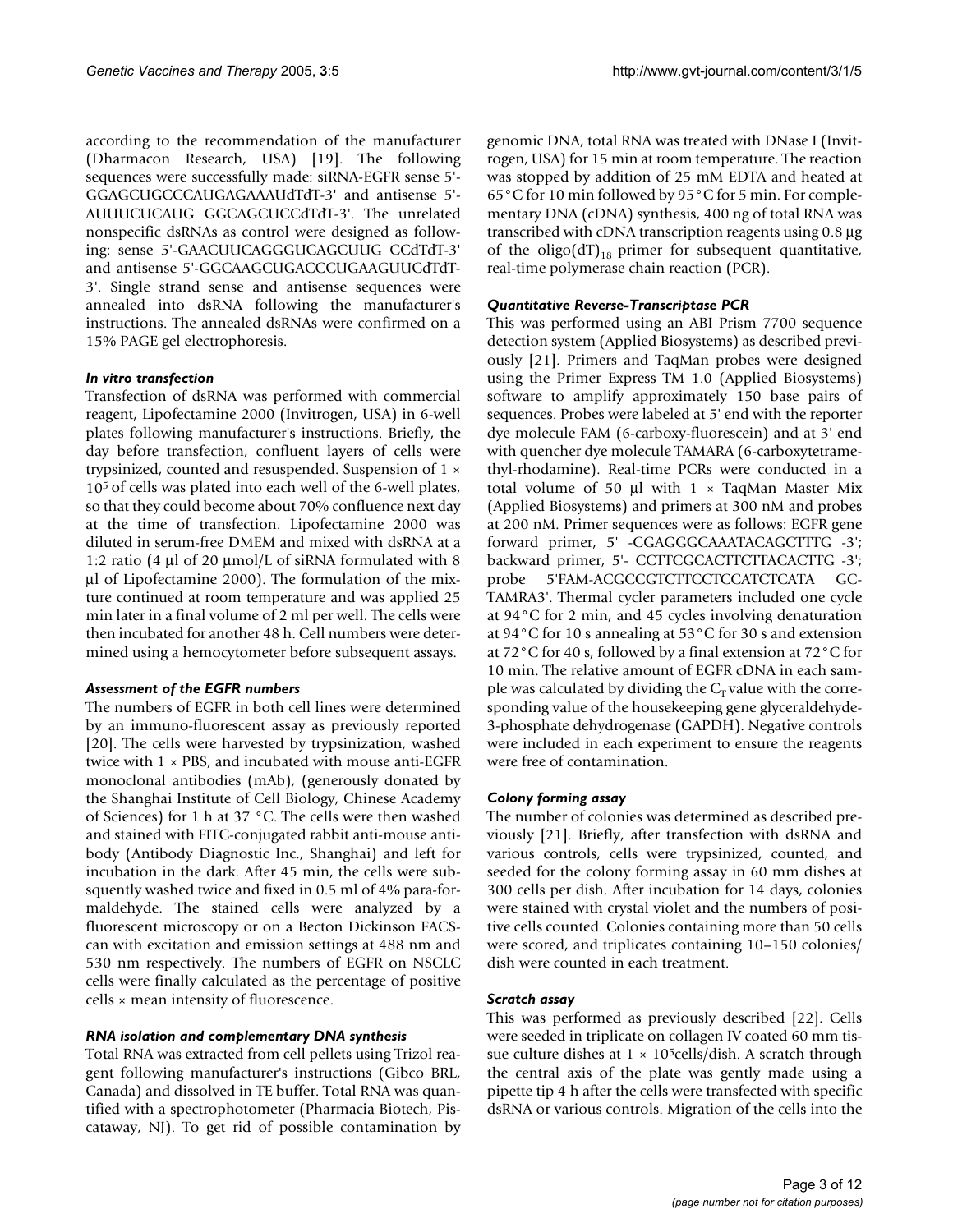scratch was observed at two separate time points of 24 h and 48 h.

#### *Chemo-sensitivity assay*

This was performed as described previously [23]. Briefly, after transfection with specific dsRNA or various controls in 6-well plates for 24 h, cells were trypsinized, and seeded into 96 well plates. Cells were, after overnight culture, exposed to increasing concentration of cisplatin ranged from 0 to 50 ng/ml for another 24 h. MTT of 20  $\mu$ l (1 mg/ ml) was added to each well for 4 h at 37°C to allow MTT to form formazan crystals by reacting with metabolically active cells. Subsequently the formazan crystals were solubilized by 150 µl of DMSO. The absorbance of each well was measured in a microplate reader at 490 nm  $(A_{490})$ . The percentage of cell growth was calculated by comparison of the  $A_{490}$  reading from specific dsRNA transfected cells versus control transfected cells.

#### *Inhibition of tumor growth in athymic nude mice*

Athymic nude mice (3–4 week old male) were obtained from Shanghai Institute of Cell Biology, Chinese Academy of Sciences, maintained under aseptic conditions and cared in accordance with institutional guidelines. They were then randomized into five groups with 6 mice per group: ie.: negative control, positive control, transfection reagent control, unrelated dsRNA control, and dsRNA specific for EGFR group (dsRNA-EGFR). After plating into 10 cm plate and transfection in vitro, SPC-A1 cells ( $\sim$ 1 × 10<sup>6</sup>) in 50 µl of PBS were injected *s.c*. into the left flank area of the mice. An equal volume of PBS was injected into negative control group. Tumor volumes were determined by direct measurement with calipers and calculated using the formula $\pi/6 \times$  (larger diameter)  $\times$  (small diameter). Human tumor xenografts were allowed to grow to a size of 10 mm × 10 mm before the mice were sacrificed and tumors removed and weighed.

### *Statistical analysis*

The silencing effects of dsRNA on *EGFR* on cell growth, colony formation, cell migration and tumor growth *in vivo* were analyzed by student *t* test. Differences were considered to be significant at P < 0.05. SPSS10.0 software was used to perform statistical analysis. In the experiments for testing chemo-sensitivity that involved multiple cisplatin doses, the linear quadratic model was fitted with Origin 6.0 software.

#### *ResultsSignificant down-regulation of EGFR gene expression with siRNA specific for EGFR*

Single stranded synthetic RNAs were firstly annealed together to form dsRNA and then transiently transfected into tumour cell lines. Forty-eight hours after transfection, the expression of the EGFR was examined. The fluorescent immune labeling assay demonstrated that the number of the EGFR on the cell membrane was significantly and specifically inhibited by the transfection of dsRNA specific for EGFR, but not by unrelated dsRNA (Fig. [1](#page-4-0)A c–d), nor by the transfection reagent control and negative control (without an mAb, Fig. [1A](#page-4-0) a–b). The number of the EGFR assessed by a flow cytometry was also in agreement with the immune assay in which dsRNA-EGFR dramatically reduced EGFR gene expression to levels that were 71.31% and 71.78% less than those seen in control groups ( $P \lt \theta$ 0.001). There were no differences in the intensity of fluorescence in the control groups, i.e.: both of the transfection reagent control as well as unrelated dsRNA group, did not show any significant decrease  $(P > 0.05)$  (Fig. [1](#page-4-0)B) &[1](#page-4-0)C), suggesting the reduction of the EGFR protein was significant and specific.

Further molecular analyses revealed that the down-regulation of EGFR expression was the result of a marked decrease in the transcriptional activity of *EGFR*. As shown in Fig. [1E](#page-4-0), EGFR specific mRNA were strongly down-regulated by 37.04% and 54.92% in A549 and SPA-A1 cells treated with dsRNA-EGFR  $(P < 0.01)$ . As anticipated, mRNA transcription was not significantly inhibited in groups ( $P > 0.05$ ).

#### *DsRNA specific for EGFR also inhibited tumor cell growth*

To investigate the functional effect of the down regulation of the EGFR expression, we performed two experiments; one was a cell count assay and another, a colony forming assay. Cell count results showed a significant decrease in the number of cells by 85.0% in A549 and 78.3% in SPC-A1 (P < 0.001) (Fig [2A](#page-5-0)) when transfected with dsRNA-EGFR. In comparison, the number of cells in the control groups was high and consistent in both cell types.

The results of the colony forming assay were in agreement with those of cell count. A significant decrease in the number of colonies by 63.3% in A549 and 66.8% in SPC-A1 was apparent when the cells were transfected with dsRNA-EGFR. In contrast, cells in the control groups showed little decrease in the number of colonies. These results suggest the transfection of NSCLC cells with dsRNA-EGFR caused dramatic growth inhibition of the tumor cells  $(P < 0.001)$  (Fig [2B](#page-5-0)).

### *DsRNA specific for EGFR retarded the migration of NSCLC*

To determine whether gene silencing affected the ability of A549 and SPC-A1 cells to migrate, a scratch assay was performed by introduction of a scratch on the monolayer of cells grown on collagen IV coated plates. The results were quantitatively assessed at 24 h and 48 h and showed that NSCLC cells transfected with dsRNA-EGFR had a very low motility at both time points, representing a retarded migration by more than 80% (Fig 3) ( $P < 0.01$ ). The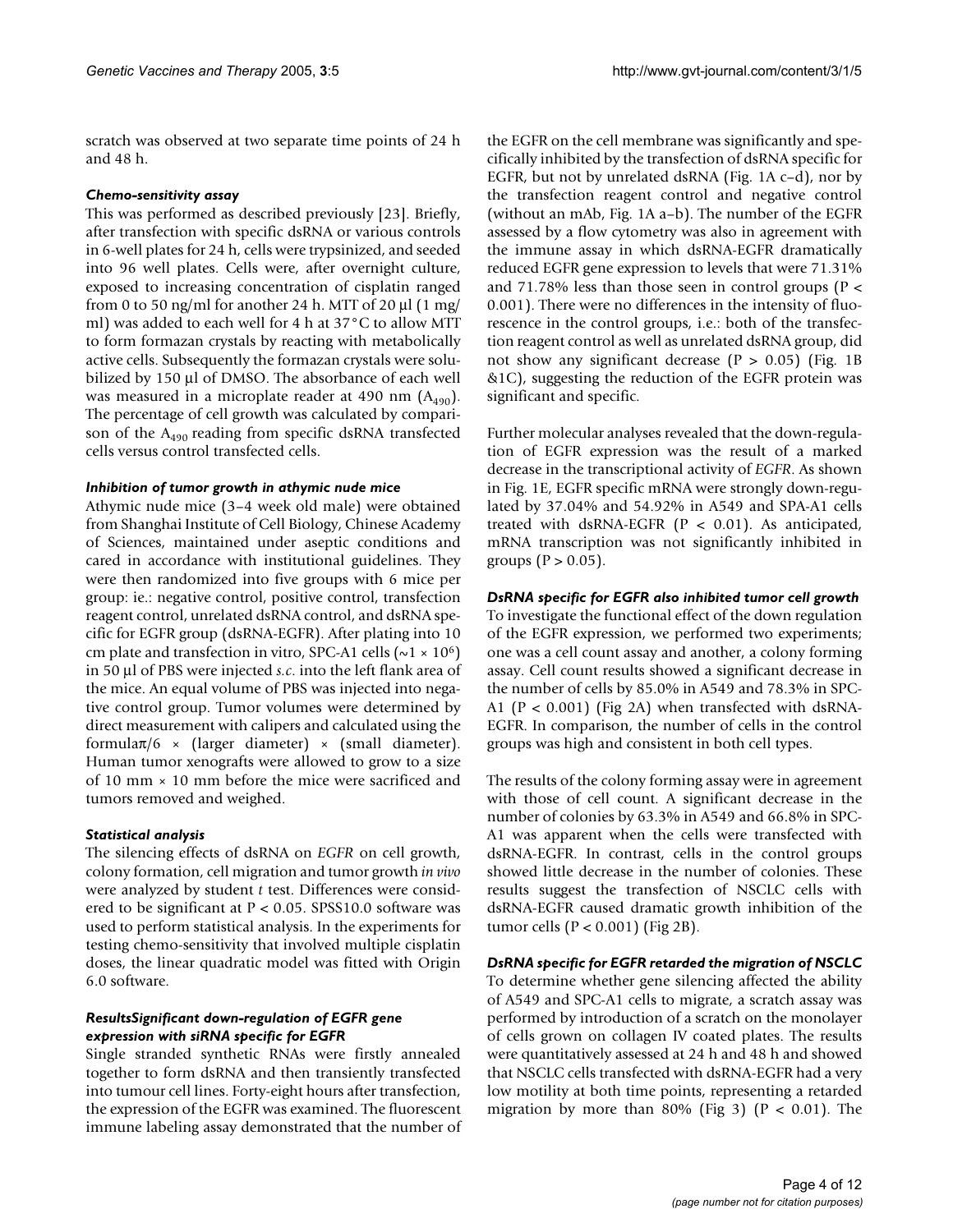<span id="page-4-0"></span>

#### Figure 1

SiRNA-mediated RNAi effects in A549 and SPC-A1 cells. (A) dsRNA-mediated inhibition of EGFR gene expression in A549 cells (upper) and SPC-A1 cells (lower). Fluorescence images taken 48 h after transfection were shown. (a) Cells were stained with FITC-conjugated secondary antibody. (b) Cells were stained with an EGFR-specific antibody and secondary antibody. (c) FITC staining of cells transfected with unrelated dsRNA. (d) FITC staining of cells transfected with dsRNA-EGFR. (B) EGFR gene expression was quantified in both control and transfected cells by a flow cytometry with excitation and emission settings of 488 nm and 530 nm respectively. Cells were transfected for 48 h, then stained with an EGFR-specific antibody. Results were expressed as the percentage of fluorescent intensity relative to controls. Each column represented the mean of three replicated experiments. (C) EGFR gene level was quantified by real-time PCR. Expression of EGFR mRNA was analyzed using a semiquantitative real-time PCR assay. The relative gene levels were calculated in relation to the expression of the housekeeping GAPDH gene.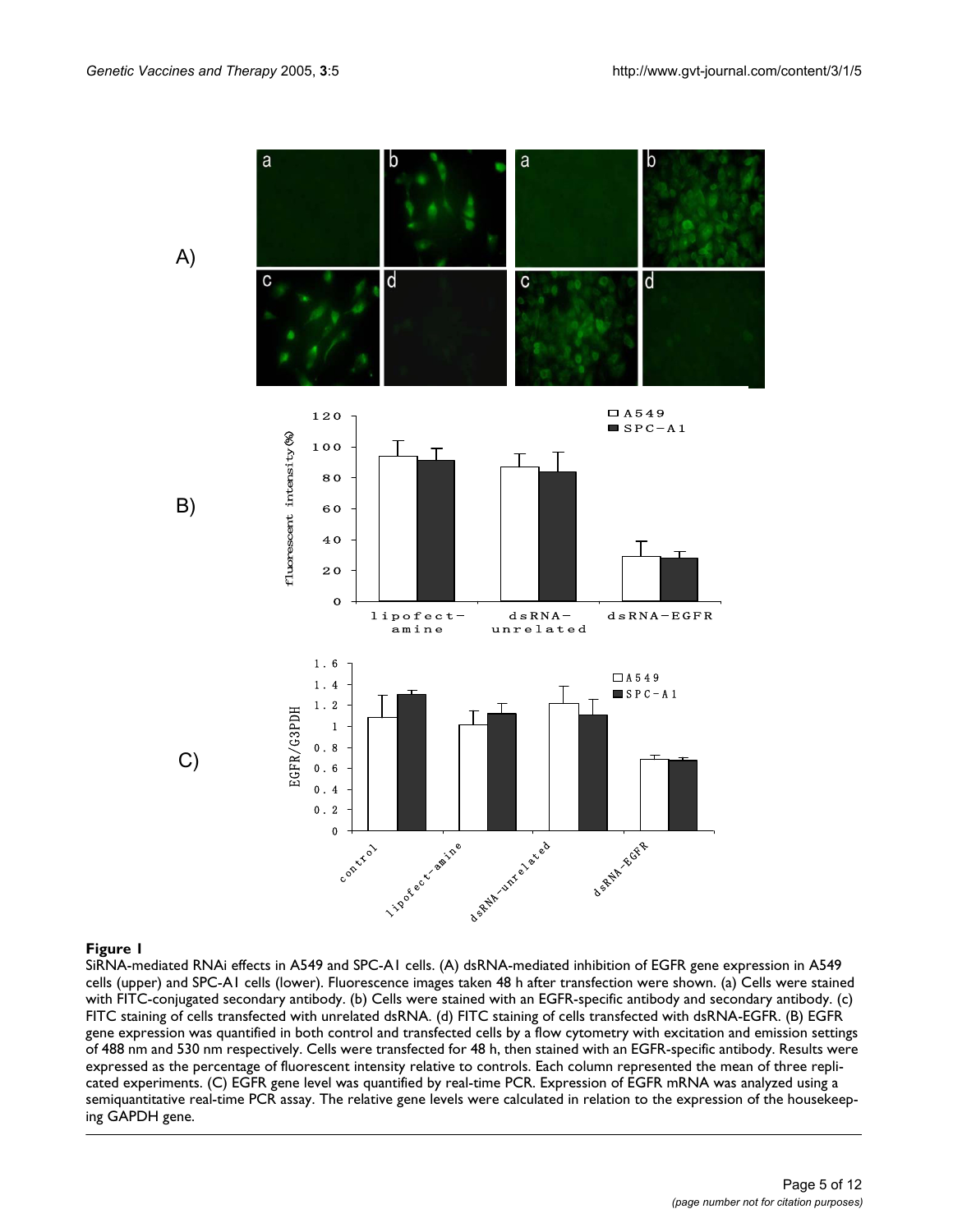<span id="page-5-0"></span>

#### The effects of dsRNA-EGFR on A549 (A) and SPC- **Figure 2** A1 (B) cell count and colony formation (C)

The effects of dsRNA-EGFR on A549 (A) and SPC-A1 (B) cell count and colony formation (C). Cells were seeded into 6 well plates at a density of  $1 \times 10^5$  per well. Forty-eight hours after transfection, cell numbers were determined using a hemocytometer. For colony forming assay, cells transfected with siRNA,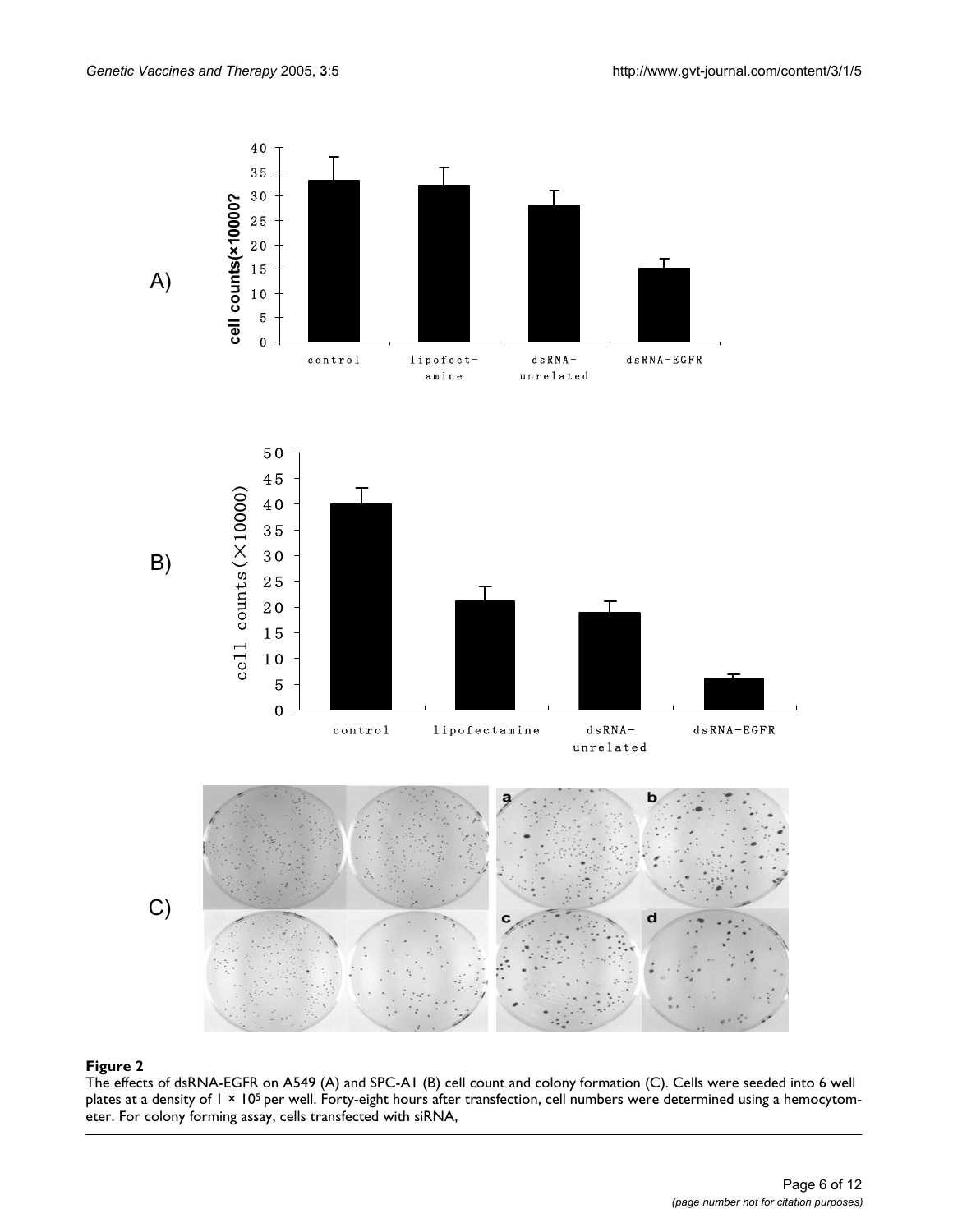

#### Figure 3

Effects of siRNA-EGFR on NSCLC cells' ability to migrate. NSCLC cells in control group showed higher motility in a standard scratch assay. The migration of A549 cells (upper) and SPC-A1 cells (lower) was quantitatively assessed at time points of 24 h (white) and 48 h (black) after the introduction of a scratch in monolayer transfected cells grown on collagen IV. Each column represented the mean of three experiments; bars, SD.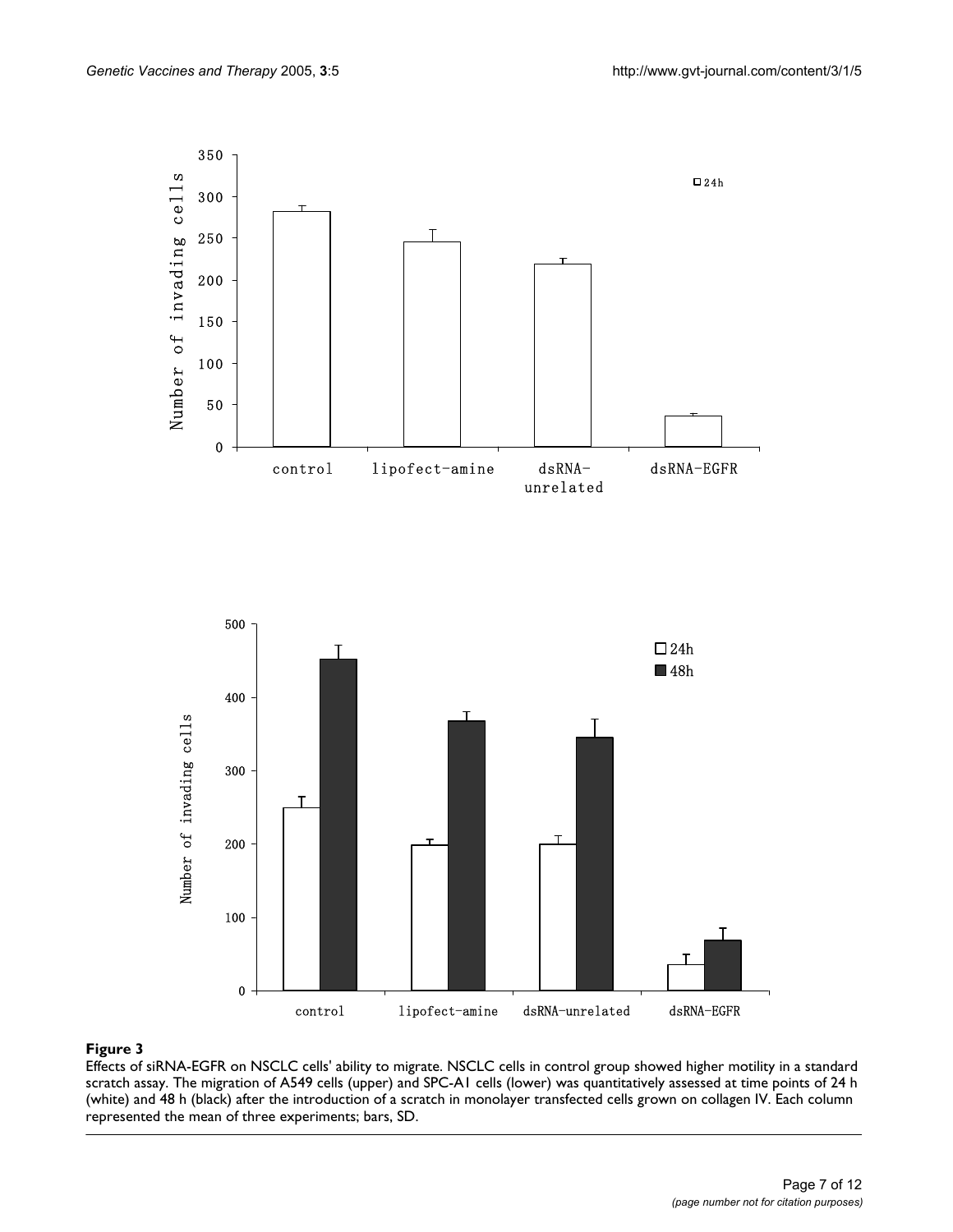results showed that dsRNA-EGFR transfected cells had almost lost the ability to migrate, thus suggesting that siRNA had the potential to reduce the invasiveness of NSCLC, thus blocking migration and metastasis of NSCLC tumours.

#### *dsRNA sensitized NSCLC cell to chemo-therapeutic agent cisplatin*

To test what effect RNAi would have on the sensitivity of NSCLC cells to a chemotherapeutic agent, we designed an experiment to examine the changes of sensitivity to cisplatin before and after transfection with dsRNA. Cisplatin is a commonly used chemical agent clinically. The experiment was performed by examining cells' viability using a MTT assay. As shown in Fig. [4](#page-8-0), we demonstrated that cells transfected with dsRNA-EGFR were more sensitive to cisplatin than various control groups. More importantly, this sensitizating effect was dose-dependent, showing a significant correlation of growth inhibition with doses of cisplatin used. When the data was further analyzed based on the value of  $IC_{50}$  using Origin 6.0 software, we demonstrated that transfection of dsRNA-EGFR increased the sensitivity of A549 and SPC-A1 to cisplatin by four- and seven-fold respectively.

#### *DsRNA specific for EGFR inhibited tumor growth in vivo*

Clearly, it would be more relevant to the development of a therapeutic protocol if we could prove that transfection of siRNA could cause growth inhibition *in vivo*. In this experiment, we investigated the possibility using a mouse model of human tumor xenograft. Human SPC-A1 cells were selected for the in vivo experiment because its subcutaneous xenografts formed quicker than A549 (Zhang et al., unpublished data). Approximately  $1 \times 10^6$  of SPC-A1 cells were transfected with dsRNA specific for EGFR or various controls, and then injected into the left flank area of the mice. Tumor growth was monitored and xenografts were allowed to grow to a size of approximately 10 mm × 10 mm. After mice were sacrificed, tumors were removed and weighed. As shown in Fig. [5](#page-9-0), the time when tumors were first visible in control groups was 6–8 days earlier than that in dsRNA-EGFR transfected group. Tumors in mock control group, transfection reagent control and unrelated dsRNA transfected control groups were of a similar size, all of which had a much larger solid tumor and reddish appearance, whereas those from dsRNA-EGFR transfected group remained small and pale. When mice were sacrificed and the size of the tumors compared, tumors from the dsRNA-EGFR transfected group showed significant smaller size of 75.06 % and weight of 73.08%  $(P < 0.01)$ , demonstrating an in vivo growth inhibitory effect.

#### *Development of a uniqe lentiviral vector system encoding dsRNA*

No doubt, the in vivo use of dsRNA for gene transfer to tumor cells would be limited because dsRNA would be quickly degraded once delivered *in vivo*. In addition, the efficiency of dsRNA-mediated gene transfer into tissues *in vivo* would be very low and thus very limited. To improve gene delivery to a variety of cancer cells *in vivo*, we developed a new bovine lentiviral vector (Jembrana Disease Virus, JDV)-mediated delivery of RNAi approach. The JDV vector system was recently developed in our laboratory and has shown efficient gene delivery to a variety of cell types both in dividing and non- dividing cycles [24,25].

Based on the JDV backbone, two 56 bp DNA fragments that contain 19 bp of the EGFP in sense and anti-sense orientation with a hairpin liker were synthesized, annealled into double strands and cloned in a cassettes down stream of a polymerase-III H1- RNA promoter (PIII). This promoter directs transcription of the dsDNA into dsRNA with well-defined start site with a termination signal consisting of five thymidines in a row. Most importantly, the cleavage of the dsRNA transcript at the termination site is after the second uridine, yielding a transcript resembling the end of synthetic dsRNA.

The new JDV vector encoding the dsRNA specific for EGFR is named pjLPIIIRE. Introduction of pjLPIIIRE together with the packaging construct, pjPack and the envelop construct, pCMV-VSVG into the 293T cells produced VSV-G pseudotyped JDV vectors. The vector harvests were further concentrated and titrated as we previously reported [24,25]. These vectors were used to transducer A549 and SPC-A1 cells. At a multiplicity of infection (MOI) of 10 and 72 hours after transduction, RNAi-mediated gene silencing of EGFR was apparent. About 75% of A549 and 80% of SPC-A1 cells became EGFR negative, demonstrating an effective RNAi-mediated silencing of the EGFR gene. Control constructs of JDV vectors encoding a dsRNA specific for the enhanced green fluorescent protein (EGFP) did not show a significant inhibitory effect at a higher concentration of the vector (MOI of 15). However, in cells that were previously transduced with EGFP marker gene and expressing the EGFP protein in approximately 100% of the cells, about 75% of A549 and 80% of SPC-A1 cells became EGFR negative, a results similar to EGFR silencing. These results suggested lentivector-mediated RNAi effects were efficient and specific and would be a useful tool for in vivo gene delivery for the therapy.

#### **Discussion**

Increased EGFR expression is common in various cancers. This has correlated with neoplastic progression of these cancers. Blockade of this oncogenic EGFR signaling pathway may represent a promising strategy for the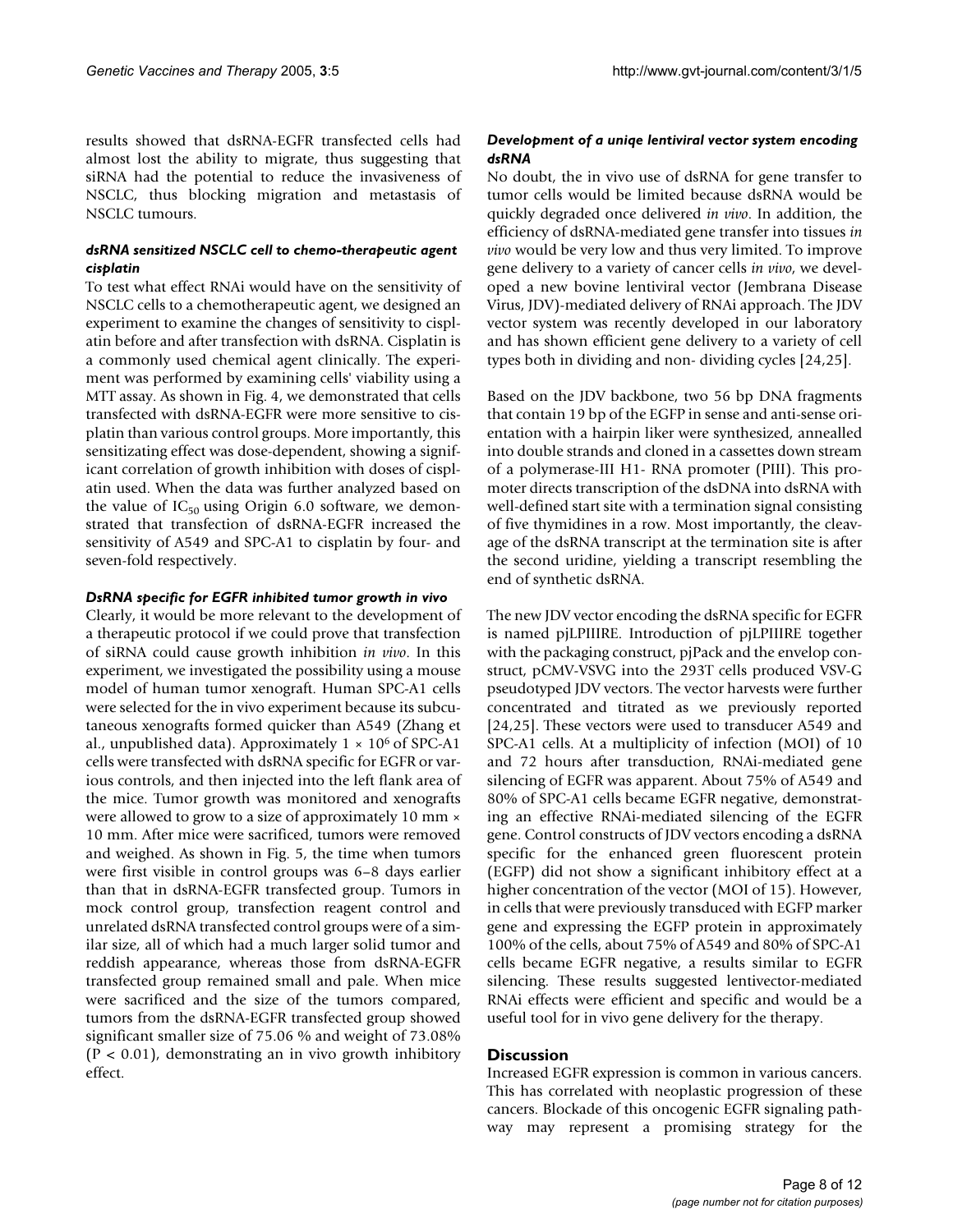<span id="page-8-0"></span>

#### **Figure 4**

Effect of dsRNA-EGFR on chemosensitivity of NSCLC cells to cisplatin. Cells were transfected with siRNA, then exposed to various doses of cisplatin for 48 h and viability was accessed. The percentage of cell growth was calculated by comparison of the A<sub>490</sub> reading from treated versus control cells. The IC<sub>50</sub> value of A549 (upper) cells to cisplatin in control group, transfection reagent control, unrelated dsRNA group and dsRNA-EGFR group was 2.67 µg/ml, 2.30 µg/ml, 2.19 µg/ml and 0.50 µg/ml respectively. The IC<sub>50</sub> value of SPC-A1 cells to cisplatin (lower) was 3.67  $\mu$ g/ml, 3.11  $\mu$ g/ml, 3.07  $\mu$ g/ml and 0.43  $\mu$ g/ml respectively.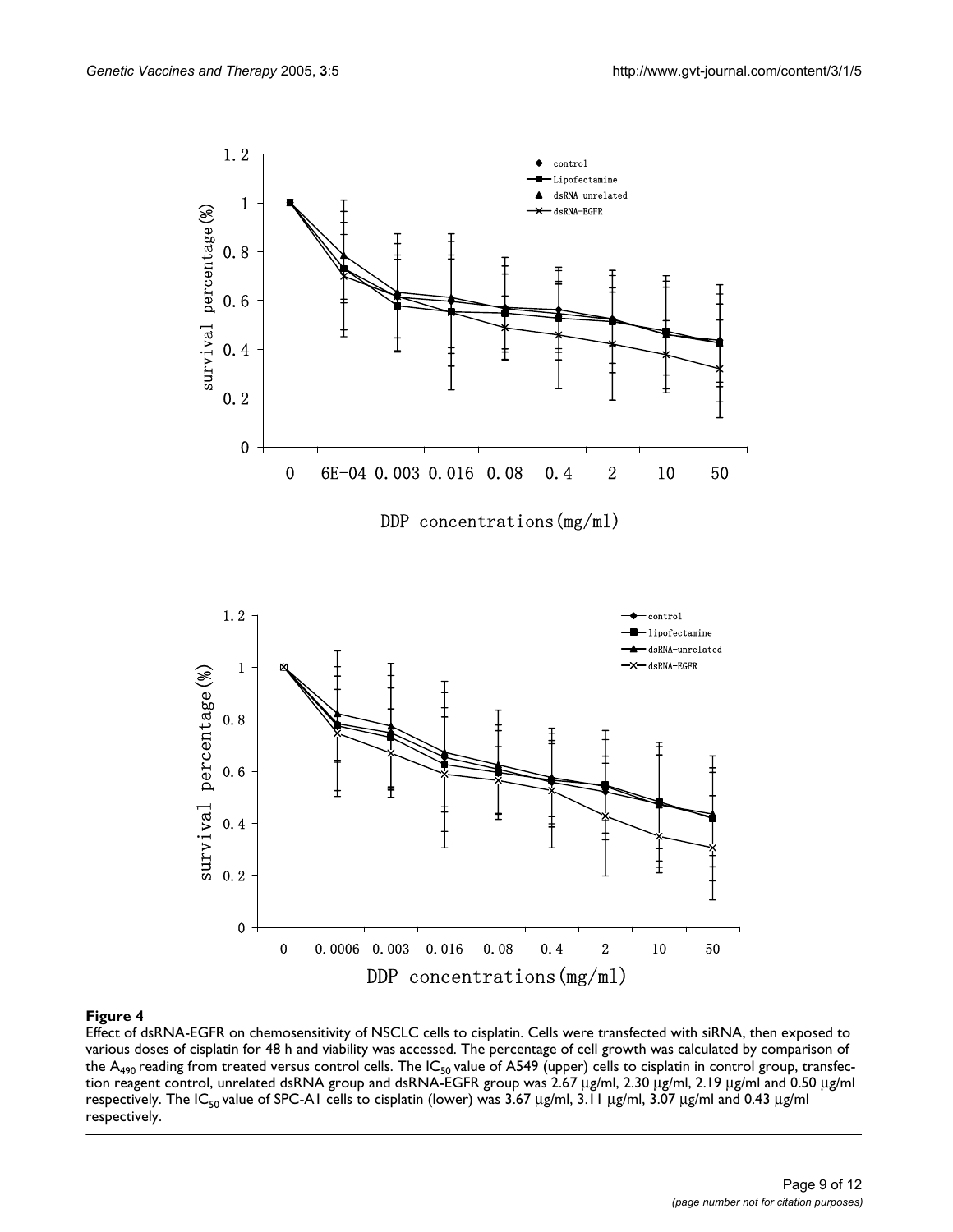<span id="page-9-0"></span>

 $(A)$ 



#### (B)

#### Figure 5

Inhibition of tumor growth in vivo by dsRNA specific for EGFR. Transfected SPC-A1 cells  $(-1 \times 10^6)$  were injected into the left flank area of the mice and tumor xenografts were allowed to grow to a size of approximately 10 mm × 10 mm. After mice were sacrificed, tumors were removed and weighed. (A) Tumor volumes measured by calipers every 2 days. (B) Tumor weight. Each column represented the mean of six mice, bars, SD.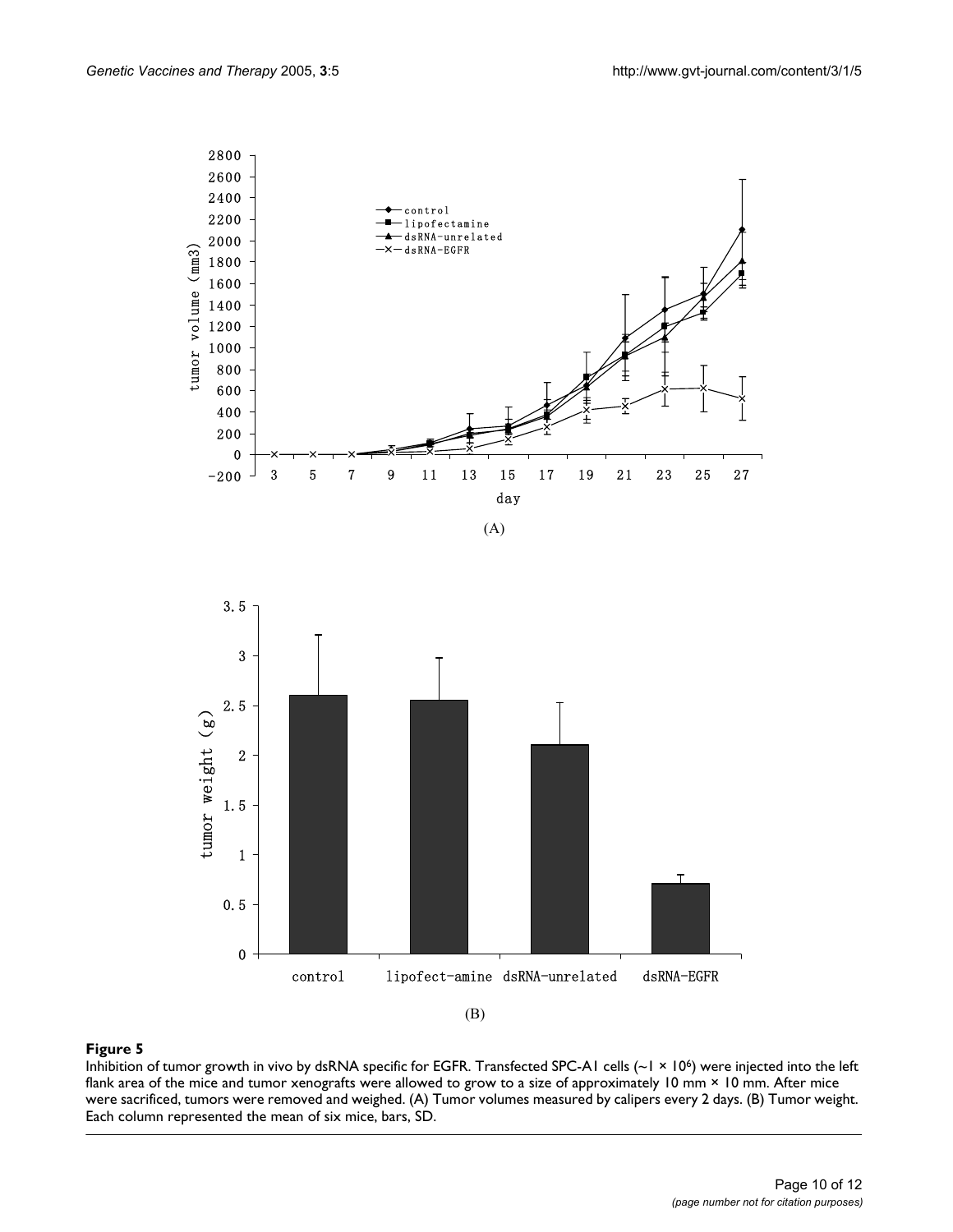development of selective anticancer approaches. However, although considerable progress has been made in the development of EGFR-targeted antibodies or small molecule tyrosine kinase inhibitors, data from the current clinical trials showed that there were some shortcomings with these approaches, namely ineffective in some cases and emergence of resistance in others [14]. In an effort to develop new strategies to block the over expression of EGFR in NSCLC cells, we examined the potential of a dsRNA-mediated specific RNAi approach for silencing the EGFR in NSCLC cell lines in vitro and in vivo. We demonstrated a significant inhibition of EGFR gene expression in both A549 and SPC-A1 cells. RNAi dramatically reduced the EGFR transcription and down regulated protein production. This, in turn, translated into a range of growth inhibitory effects on the tumor cells *in vitro* and *in vivo*, including a significant tumor growth delay and impairment in xenograft animal models. Our results are the first that show a significant silencing of an endogenous cellular gene and growth inhibition *in vivo*.

Current data supports the notion that in mammalian cells, RNAi is superior to antisense approaches for down regulation of gene expression though antisense had been widely used [26]. Furthermore, dsRNA was more sensitive, specific and stable than antisense RNA or DNA partly due to its dTdT 3'-overhangs on each strand [27]. We selected the 21-nt sense and antisense ssRNAs targeting against EGFR from the coding regions and added dTdT 3' overhangs on each strand to increase siRNA stability. Our current results were in agreement with reported data that capped dsRNA was active and stable [28]. The RNAi effects that we achieved more than doubled the effects of antisense that was normally around 30% of down regulation of gene expression (unpublished data).

It had been suggested that the degree to which the expression of a given protein to be inhibited through RNAi depended on the half-life and its synthesis rate of that protein. Due to its much faster turnover, EGFR was considered to be more difficult to knock down using RNAi. This was because even if the existing ready-made protein was blocked, previously synthesized molecules persisted in the plasma membrane for a relatively long time [29]. Nevertheless the fact that we successfully inhibited the expression of EGFR as well as the function of EGFR in NSCLC cells provided convincing evidence that RNAi is a very potent technique. To our knowledge, these results represent the first demonstration that chemically synthetic 21-nt siRNA was readily delivered into NSCLC cell lines and effectively suppressed the oncogenic gene expression and function.

Experimental and clinical data had indicated that EGFR over expression correlated with various critical processes in the development, maintenance, and spread of malignant tumors.[30] The reduction of EGFR may lead to a failure in downstream signal cascades including PI3-K, RAS-RAF-MAPK P44/P42, and protein kinase C pathway, and subsequently block the routes to activation of more direct modulators of mitogenesis and other cancer-promoting phenotypes [13]. Initially, due to the general belief that RNAi only induces a gene knock down, rather than a complete knock out, we were not quite sure what functional outcome could be achieved by knocking down EGFR, if any. Our results were most surprising and significant in that even though EGFR transcription was only reduced by about 50% and protein production by 70%, which means that the transfected cells would still express more than 20% of receptors, these cells displayed, however, dramatic growth inhibition in the number of cell count, and colony formation and significantly retarded cell growth. These results convincingly suggested that even an incomplete suppression of EGFR expression was sufficient to hinder growth factor-mediated signaling. This was consistent with the hypothesis that the activation of the tyrosine phosphorylation response might be completely switched off if the number of EGFR dropped below a given threshold [31]. This notion is extremely important for the development of a RNAi-mediated therapy of NSCLC because a complete gene inactivation in these cells, which is difficult to achieve is no longer needed suggesting RNAi based gene silencing may be developed into a therapy that could blunt the invasiveness of cancer cells, even stop metastasis.

Up till now, the effects of EGFR on chemo-sensitivity were less clear and were suggested that it might be depending on particular tumor cell lines or cell types or particular drugs used for the experiment. However, a growing number of reports had supported the idea that activation of the EGFR signal transduction pathway might induce chemo-resistance in NSCLC cells [32]. This might provide a rationale to down regulate EGFR, thus improving chemosensitivity. One of the commonly used drugs was cisplatin, a DNA-damaging anticancer agent. It has been demonstrated that cisplatin modified DNA repair activity in a variety of different experimental systems [33]. Our study found that the reduction of EGFR resulted in enhanced chemo-sensitivity to cisplatin by four-fold in A549 cells and by seven-fold in SPC-A1 cells. In previous studies using different receptor inhibitors, the degree of EGFR-induced enhancement of sensitivity to cisplatin was only in the range of 2- to 4- fold. Our seven-fold enhancement in SPC-A1 cells suggested that RNAi caused better suppression of the EGFR and increased significantly more chemo-sensitivities than the previous approaches. This would represent a clinical significance if translated into clinical setting because cisplatin resistance could be potentially overcome by this approach [34]. The chemo